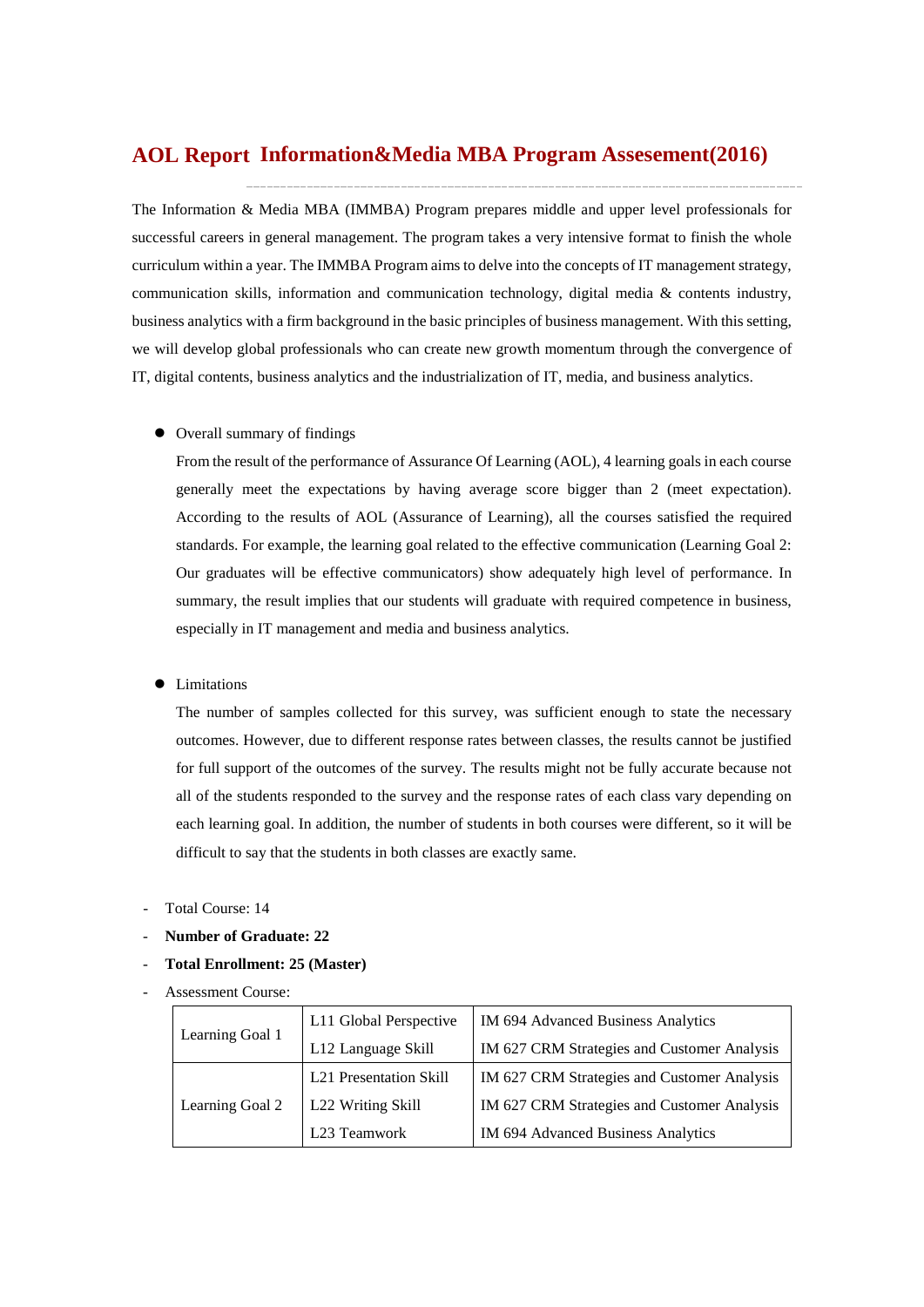|                 | L31 Analytical Thinking   | IM 627 CRM Strategies and Customer Analysis |  |  |
|-----------------|---------------------------|---------------------------------------------|--|--|
| Learning Goal 3 | L32 Strategic Thinking    | IM 694 Advanced Business Analytics          |  |  |
|                 | L41 IT, Media and         |                                             |  |  |
|                 | <b>Business Analytics</b> | IM 694 Advanced Business Analytics          |  |  |
|                 | Specific Knowledge        |                                             |  |  |
| Learning Goal 4 | L42 IT, Media and         | IM 694 Advanced Business Analytics          |  |  |
|                 | <b>Business Analytics</b> |                                             |  |  |
|                 | Problem Solving           |                                             |  |  |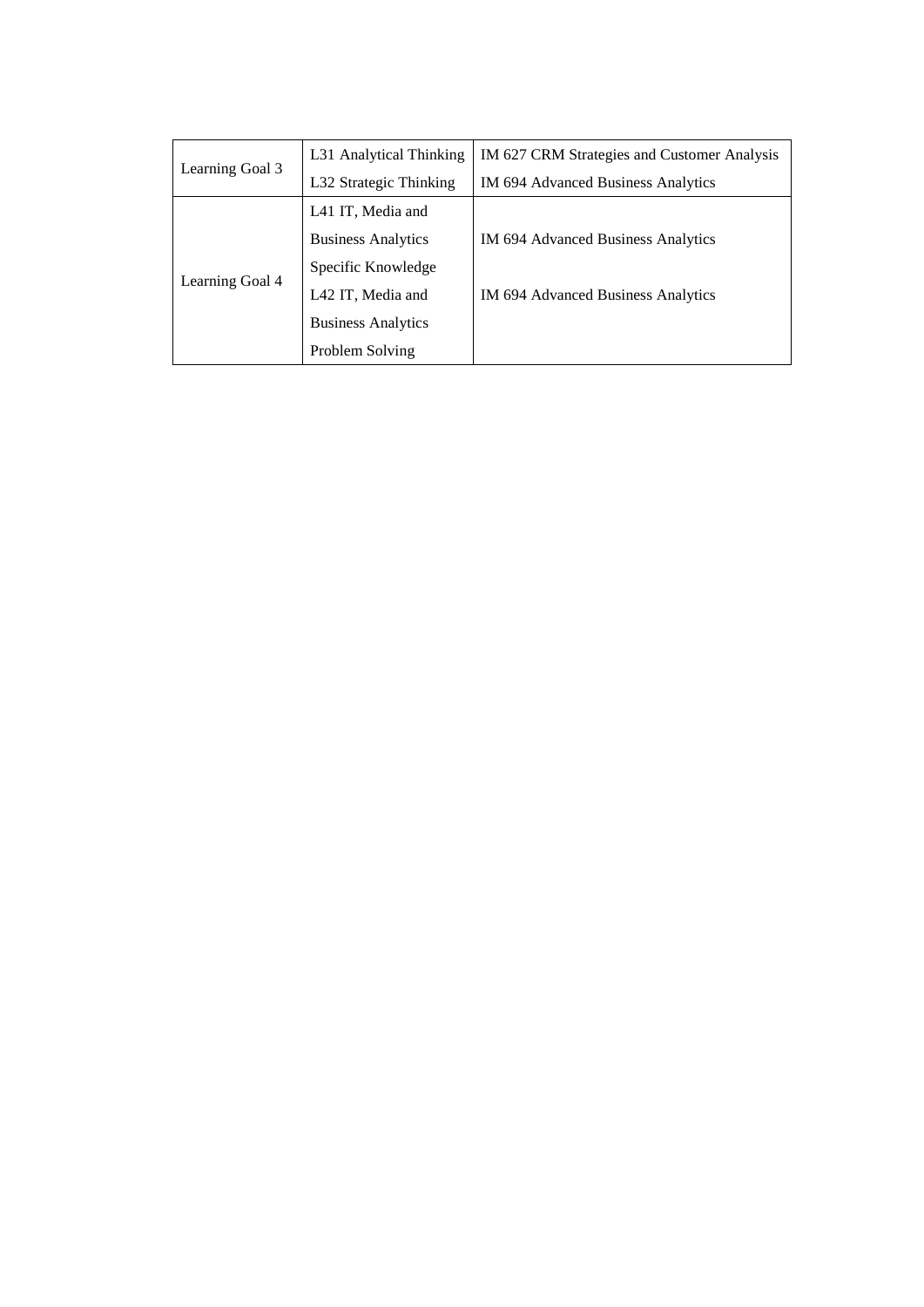## *Overview of assessment*

| <b>Information &amp; Media MBA Program Assessment: Learning Goal 1</b> |                     |                          |  |  |  |  |
|------------------------------------------------------------------------|---------------------|--------------------------|--|--|--|--|
| Learning Goal: Our graduates will have a global perspective.           |                     |                          |  |  |  |  |
| <b>Learning Objective</b>                                              | <b>Sample</b>       | <b>Methods</b>           |  |  |  |  |
| (L11) Our students will understand global                              | Student enrolled in | - (L11) Course-embedded  |  |  |  |  |
| business issues and relate current issues to                           | $IM694(N=21)$       | assignment evaluation by |  |  |  |  |
| emerging business opportunities                                        |                     | faculty                  |  |  |  |  |
| $(L12)$ Our students will have command of                              | $IM627(N=14)$       | - (L12) Course-embedded  |  |  |  |  |
| business English or other language of                                  |                     | assignment evaluation by |  |  |  |  |
| major global market.                                                   |                     | faculty                  |  |  |  |  |
| Finding                                                                |                     |                          |  |  |  |  |
|                                                                        |                     |                          |  |  |  |  |

**-** In the assessment rubric by faculty, average score for L11, L12 are 2.190, 2.667 respectively.

- Most of the students have global perspectives enough. They are very interested in and informed about the global IT, media, and business analytics issues. Students are good at written

communications more than spoken communication in English. Also, they are very well trained to analyze the quantitatively data effectively.

\* 1 (Fails to Meet Expectations) 2 (Meets Expectations) 3 (Exceed Expectation)

- L11, L12 meet expectations successfully.

| <b>Information &amp; Media MBA Program Assessment: Learning Goal 2</b> |
|------------------------------------------------------------------------|
|                                                                        |

### **Learning Goal: our graduates will be effective communicators.**

| <b>Learning Objective</b>                                                                                                                                                                                                                                                          | <b>Sample</b>                                                                 | <b>Methods</b>                                                                                                                                                   |
|------------------------------------------------------------------------------------------------------------------------------------------------------------------------------------------------------------------------------------------------------------------------------------|-------------------------------------------------------------------------------|------------------------------------------------------------------------------------------------------------------------------------------------------------------|
| (L21) Our students will deliver effective<br>presentation accompanied with proper<br>media technology.<br>(L22) Our student will produce<br>professional business documents.<br>(L23) Our students will demonstrate<br>effective interpersonal communication in a<br>team setting. | <b>Student enrolled in</b><br>$IM627(N=14)$<br>$IM627(N=14)$<br>$IM694(N=21)$ | - (L21) Course-embedded<br>presentation evaluation<br>by<br>faculty<br>- (L22) Course-embedded<br>assignment evaluation by<br>faculty<br>- (L23) Course-embedded |
|                                                                                                                                                                                                                                                                                    |                                                                               | team presentation                                                                                                                                                |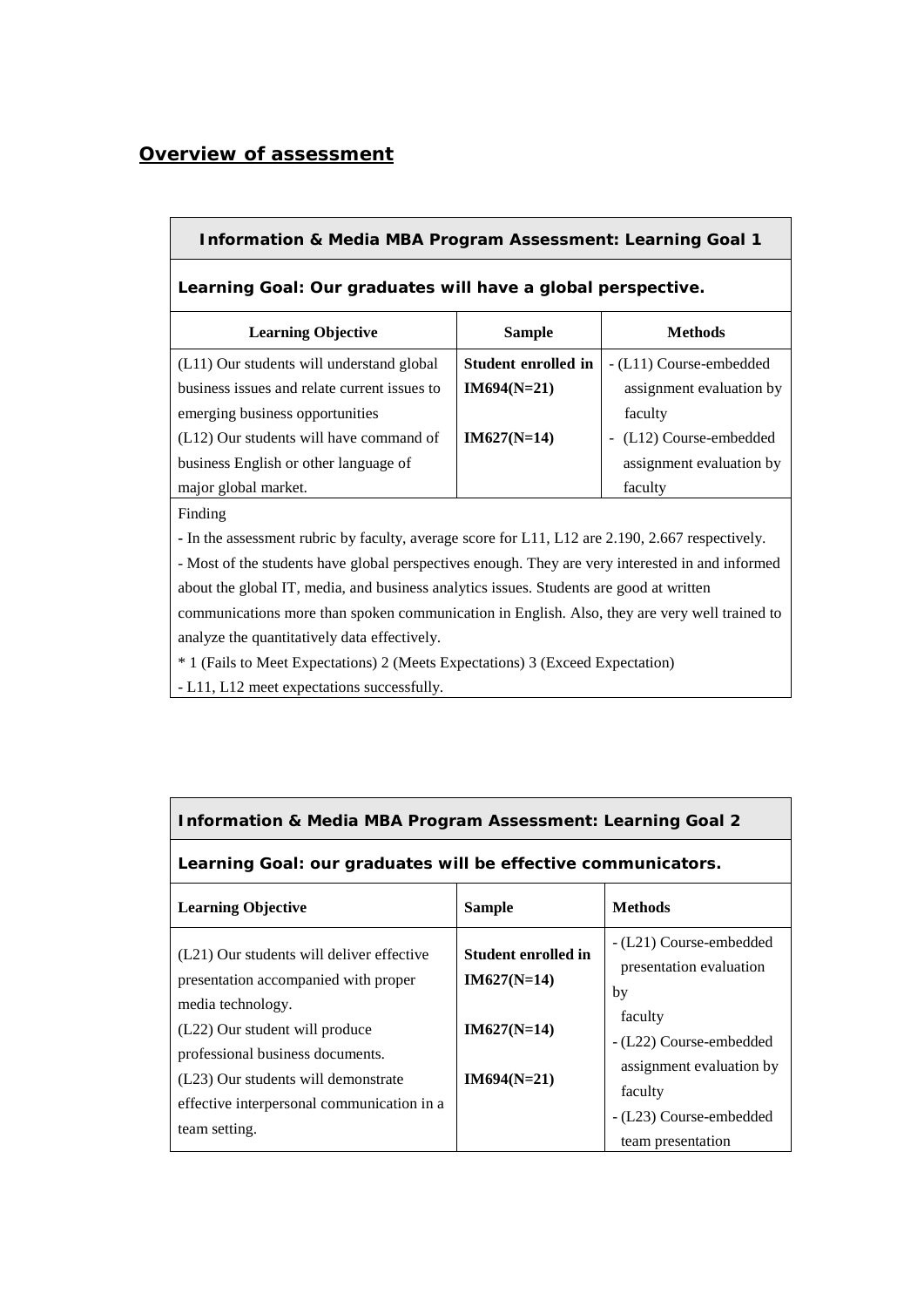|  | evaluation by faculty |
|--|-----------------------|
|  |                       |

Finding

- In the rubric assessment by faculty, average scores for L21, L22, L23 are 2.724, 2.509, 2.167 respectively (meet the expectation).

- Most of students in the course make effective presentation and work in professional manner. They have somewhat huge motivation to achieve their object seriously. Through the process of taking English lectures and interaction with faculty, staffs, and even foreign students, most students could become effective communicators.

\* 1 (Fails to Meet Expectations) 2 (Meets Expectations) 3 (Exceed Expectation)

- Most Information & Media MBA students have powerful leadership and team building capability.

### **Information & Media MBA Program Assessment: Learning Goal 3**

**Learning Goal: Our graduates will be able to strategically analyze business cases and integrate different disciplines in solving business problems.**

| <b>Learning Objective</b>                                                                                                                                                                                                          | <b>Sample</b>                                                | <b>Methods</b>                                                                                                          |
|------------------------------------------------------------------------------------------------------------------------------------------------------------------------------------------------------------------------------------|--------------------------------------------------------------|-------------------------------------------------------------------------------------------------------------------------|
| (L31) Our students will use appropriate<br>analytical techniques to solve business<br>problems and will demonstrate the ability of<br>sound business judgment<br>(L32) Our students will synthesize different<br>discipline areas. | <b>Student enrolled in</b><br>$IM627(N=14)$<br>$IM694(N=21)$ | - (L31) Course-embedded<br>test evaluation by faculty<br>- (L32) Course-embedded<br>assignment evaluation by<br>faculty |

Finding

**-** Using assessment rubric by faculty, average scores for L31, L32 are 2.643, 2.127 respectively. (meet expectations)

- Almost every Information & Media MBA students can analyze complicated business cases strategically and inter-disciplinarily and apply proper analytical tools in solving demanding business problems. They are also able to synthesize the different discipline areas in the courses.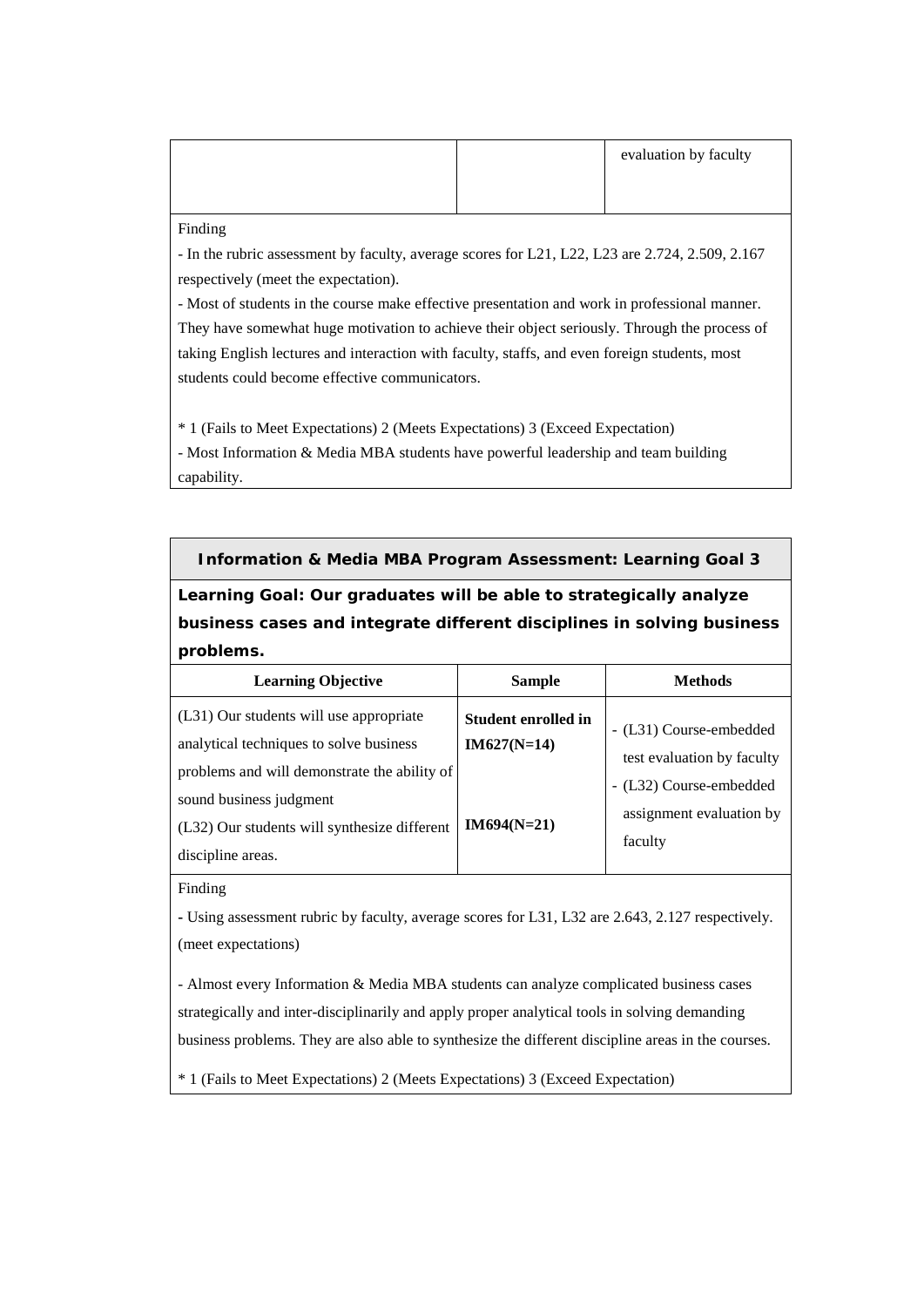### **Information & Media MBA Program Assessment: Learning Goal 4**

**Learning Goal: Our graduates will develop professional skills and exhibit professional competencies.**

| <b>Learning Objective</b>                                                                                                                                                                                                                          | <b>Sample</b>                                                                       | <b>Methods</b>                                                                                                                       |
|----------------------------------------------------------------------------------------------------------------------------------------------------------------------------------------------------------------------------------------------------|-------------------------------------------------------------------------------------|--------------------------------------------------------------------------------------------------------------------------------------|
| (L41) Our students will build IT, Media,<br>and Business Analytics specific knowledge<br>and understand the key issues.<br>(L42) Our students will apply domain<br>expertise to the business problems in the<br>IT, Media, and Business Analytics. | <b>Student enrolled in</b><br>$IM694(N=21)$<br>Student enrolled in<br>$IM694(N=21)$ | - (L41) Course-embedded<br>presentation evaluation by<br>faculty<br>- (L42) Course-embedded<br>presentation evaluation by<br>faculty |

#### Finding

**-** In the rubric assessment by faculty, average scores for L41, L42 are 2.095, 2.095 respectively. (meet expectation)

- Most of Information & Media MBA students understand the key issues in IT, media and Business Analytics. They also have professional competency in IT management, media, and business analytics, communication skills, ICT (Information and Communication Technology), digital media & contents industry, and business analysis.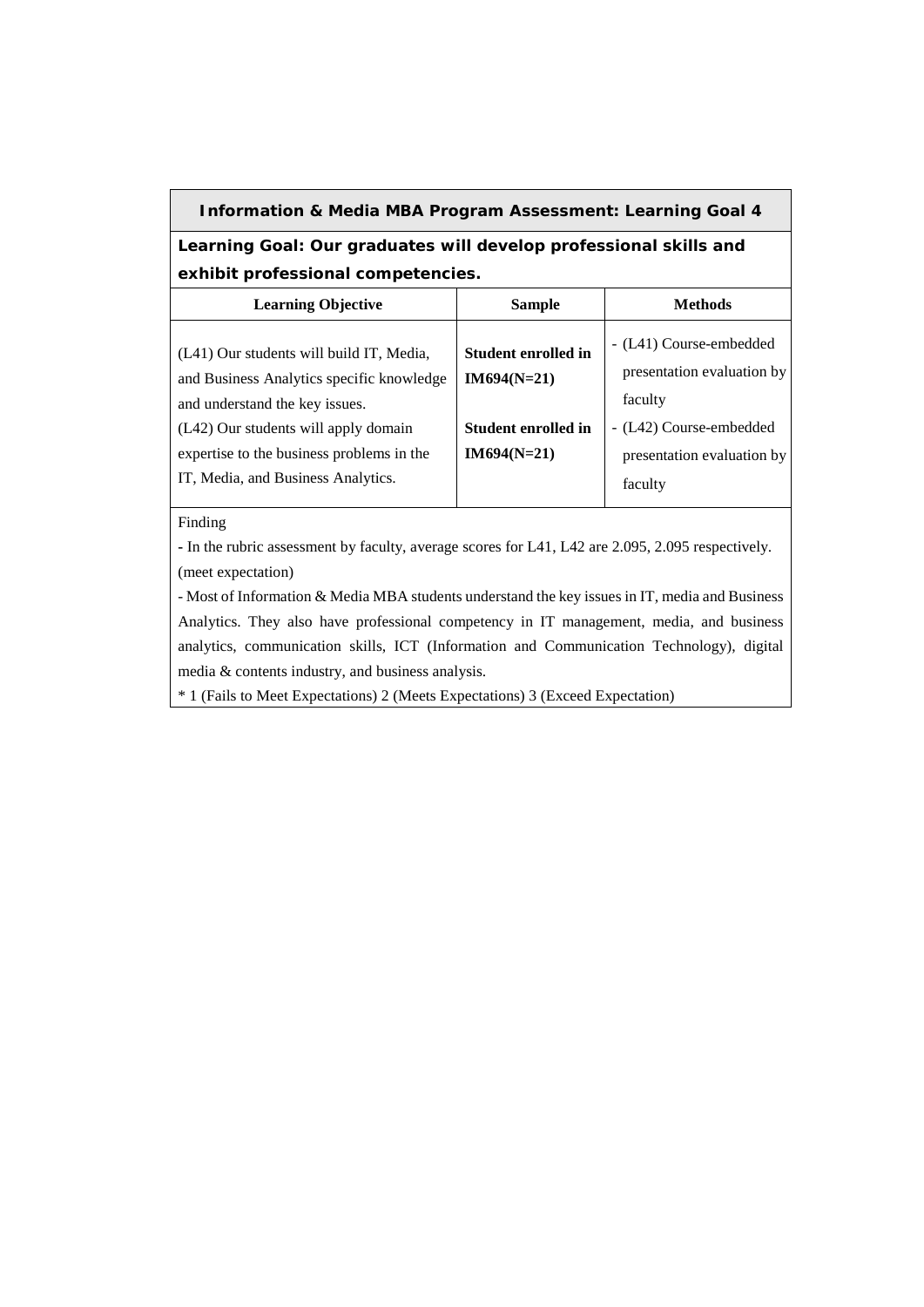# *Data Analysis and Results*

 $\overline{1}$ 

| Assessment Learning Goal 1(L11): IM694 (N=21) |                                    |                              |                                                                               |                         |                                                        |  |  |  |  |
|-----------------------------------------------|------------------------------------|------------------------------|-------------------------------------------------------------------------------|-------------------------|--------------------------------------------------------|--|--|--|--|
|                                               | <b>Global Perspective</b>          |                              |                                                                               |                         |                                                        |  |  |  |  |
|                                               | $L11$ :                            |                              | Skills to define global business issues and relate these to emerging business |                         |                                                        |  |  |  |  |
| Student                                       | opportunities                      |                              |                                                                               |                         |                                                        |  |  |  |  |
| Number                                        | Identification<br>of global issues | Analysis of<br>global issues | Application of<br>analysis to global<br>business situation                    | Cultural<br>differences | <b>Business Ethics</b><br>and Social<br>Responsibility |  |  |  |  |
| 1                                             | 3                                  | $\mathbf{2}$                 | 2                                                                             | 3                       | 2                                                      |  |  |  |  |
| $\boldsymbol{2}$                              | $\overline{2}$                     | 2                            | 3                                                                             | 3                       | $\overline{2}$                                         |  |  |  |  |
| 3                                             | $\mathbf{2}$                       | $\sqrt{2}$                   | $\overline{c}$                                                                | $\sqrt{2}$              | $\overline{c}$                                         |  |  |  |  |
| $\overline{4}$                                | $\overline{2}$                     | $\mathbf{2}$                 | $\overline{c}$                                                                | $\mathbf{2}$            | $\mathbf{2}$                                           |  |  |  |  |
| 5                                             | $\mathbf{2}$                       | $\sqrt{2}$                   | $\overline{c}$                                                                | $\mathbf{2}$            | $\ensuremath{\mathfrak{Z}}$                            |  |  |  |  |
| 6                                             | $\mathbf{2}$                       | $\mathbf{1}$                 | $\mathbf{2}$                                                                  | $\mathbf{2}$            | 3                                                      |  |  |  |  |
| 7                                             | $\mathbf{2}$                       | $\overline{2}$               | 3                                                                             | $\overline{c}$          | $\sqrt{2}$                                             |  |  |  |  |
| 8                                             | $\overline{2}$                     | 2                            | $\overline{c}$                                                                | $\mathbf{2}$            | $\ensuremath{\mathfrak{Z}}$                            |  |  |  |  |
| 9                                             | $\sqrt{2}$                         | 3                            | 3                                                                             | 3                       | $\sqrt{2}$                                             |  |  |  |  |
| 10                                            | $\mathbf{2}$                       | $\mathbf{2}$                 | $\overline{c}$                                                                | $\overline{c}$          | $\ensuremath{\mathfrak{Z}}$                            |  |  |  |  |
| 11                                            | $\mathbf{2}$                       | $\sqrt{2}$                   | 2                                                                             | $\mathbf{1}$            | $\mathbf{2}$                                           |  |  |  |  |
| 12                                            | 3                                  | 3                            | 3                                                                             | $\sqrt{2}$              | 3                                                      |  |  |  |  |
| 13                                            | $\mathbf{2}$                       | 3                            | 3                                                                             | $\mathbf{2}$            | $\sqrt{2}$                                             |  |  |  |  |
| 14                                            | $\overline{2}$                     | $\overline{c}$               | $\overline{c}$                                                                | $\overline{c}$          | $\overline{c}$                                         |  |  |  |  |
| 15                                            | $\overline{2}$                     | 1                            | $\overline{c}$                                                                | 3                       | $\sqrt{2}$                                             |  |  |  |  |
| 16                                            | $\overline{2}$                     | $\sqrt{2}$                   | $\overline{c}$                                                                | $\mathbf{2}$            | $\mathbf{2}$                                           |  |  |  |  |
| 17                                            | $\overline{2}$                     | $\overline{c}$               | 3                                                                             | $\overline{2}$          | $\ensuremath{\mathfrak{Z}}$                            |  |  |  |  |
| 18                                            | $\mathbf{2}$                       | $\mathbf{1}$                 | $\overline{c}$                                                                | $\overline{c}$          | $\sqrt{2}$                                             |  |  |  |  |
| 19                                            | $\overline{2}$                     | $\sqrt{2}$                   | $\mathbf{2}$                                                                  | $\overline{c}$          | $\overline{2}$                                         |  |  |  |  |
| $20\,$                                        | $\overline{2}$                     | $\sqrt{2}$                   | $\overline{c}$                                                                | $\mathbf{2}$            | $\ensuremath{\mathfrak{Z}}$                            |  |  |  |  |
| 21                                            | $\sqrt{2}$                         | $\mathfrak{Z}$               | 3                                                                             | $\sqrt{2}$              | $\sqrt{2}$                                             |  |  |  |  |
| 3 Total                                       | $\overline{2}$                     | $\overline{4}$               | $\tau$                                                                        | $\overline{4}$          | $\overline{7}$                                         |  |  |  |  |
| 2 Total                                       | 19                                 | 15                           | 14                                                                            | 16                      | 14                                                     |  |  |  |  |
| 1 Total                                       | $\boldsymbol{0}$                   | $\sqrt{2}$                   | $\boldsymbol{0}$                                                              | $\mathbf{1}$            | $\boldsymbol{0}$                                       |  |  |  |  |

┓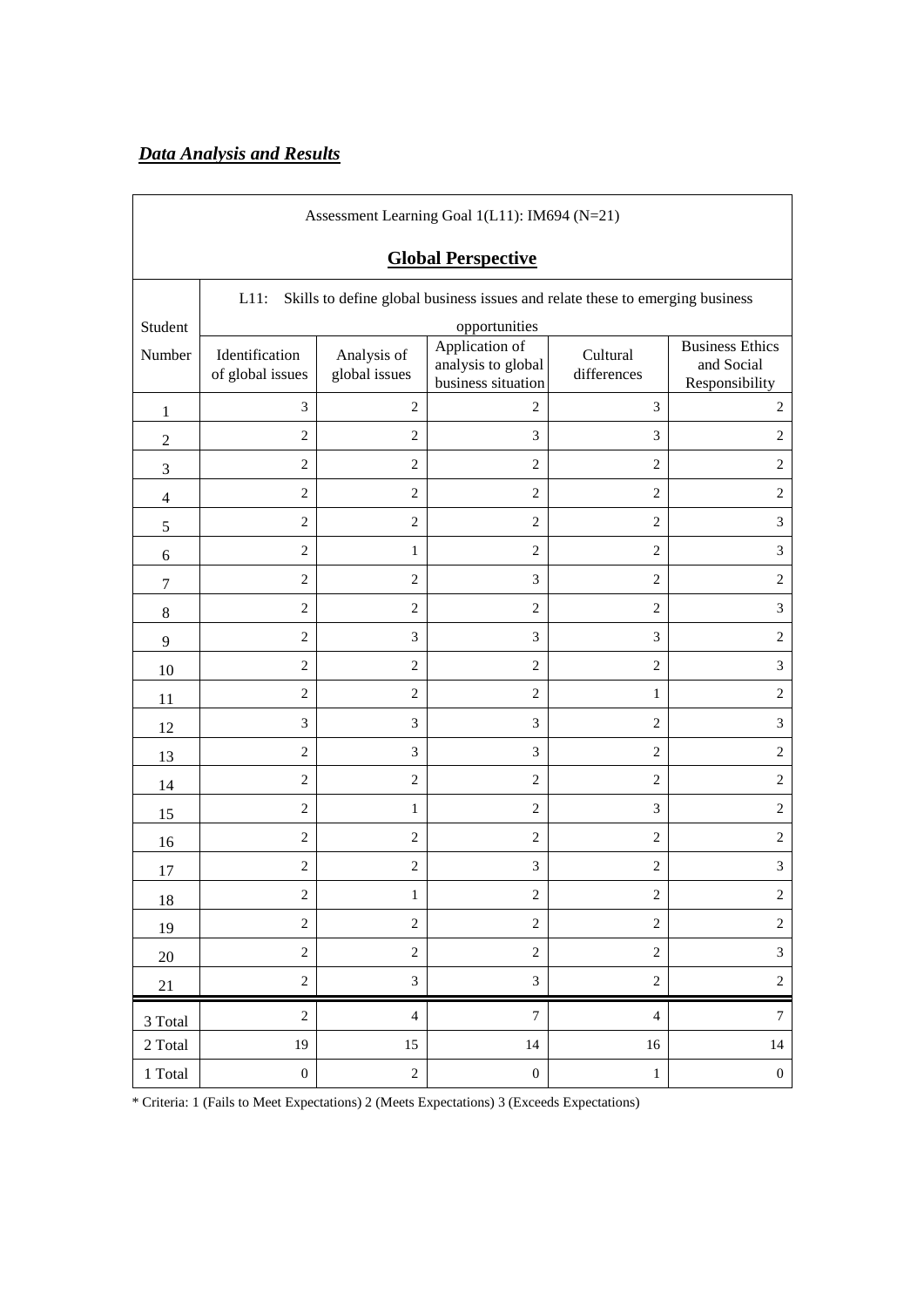| Assessment Learning Goal 1(L12): IM627 (N=14)<br><b>Global Perspective</b> |                  |                                  |                  |  |  |
|----------------------------------------------------------------------------|------------------|----------------------------------|------------------|--|--|
| Student                                                                    |                  | L12: Command of business English |                  |  |  |
| Number                                                                     | Knowledge        | Comprehension                    | Communication    |  |  |
| $\,1$                                                                      | $\overline{c}$   | 3                                | $\sqrt{2}$       |  |  |
| $\boldsymbol{2}$                                                           | $\overline{2}$   | 3                                | $\mathfrak{Z}$   |  |  |
| 3                                                                          | 3                | $\overline{c}$                   | $\overline{3}$   |  |  |
| $\overline{4}$                                                             | $\mathbf{2}$     | 3                                | $\mathfrak{Z}$   |  |  |
| 5                                                                          | 3                | $\mathfrak{Z}$                   | $\mathfrak{Z}$   |  |  |
| $\sqrt{6}$                                                                 | $\overline{2}$   | 3                                | $\mathfrak{Z}$   |  |  |
| $\boldsymbol{7}$                                                           | 3                | $\boldsymbol{2}$                 | $\mathfrak{Z}$   |  |  |
| $\,8\,$                                                                    | 3                | $\mathfrak{Z}$                   | $\mathfrak{Z}$   |  |  |
| 9                                                                          | $\overline{c}$   | 3                                | $\overline{2}$   |  |  |
| 10                                                                         | 3                | 3                                | $\mathfrak{Z}$   |  |  |
| 11                                                                         | 3                | 3                                | $\mathfrak{Z}$   |  |  |
| 12                                                                         | $\overline{c}$   | 3                                | 3                |  |  |
| 13                                                                         | $\mathbf{2}$     | $\overline{c}$                   | $\mathbf{2}$     |  |  |
| 14                                                                         | $\overline{c}$   | 3                                | $\overline{2}$   |  |  |
| 3 Total                                                                    | 6                | 11                               | 10               |  |  |
| 2 Total                                                                    | $\,8\,$          | 3                                | $\overline{4}$   |  |  |
| 1 Total                                                                    | $\boldsymbol{0}$ | $\boldsymbol{0}$                 | $\boldsymbol{0}$ |  |  |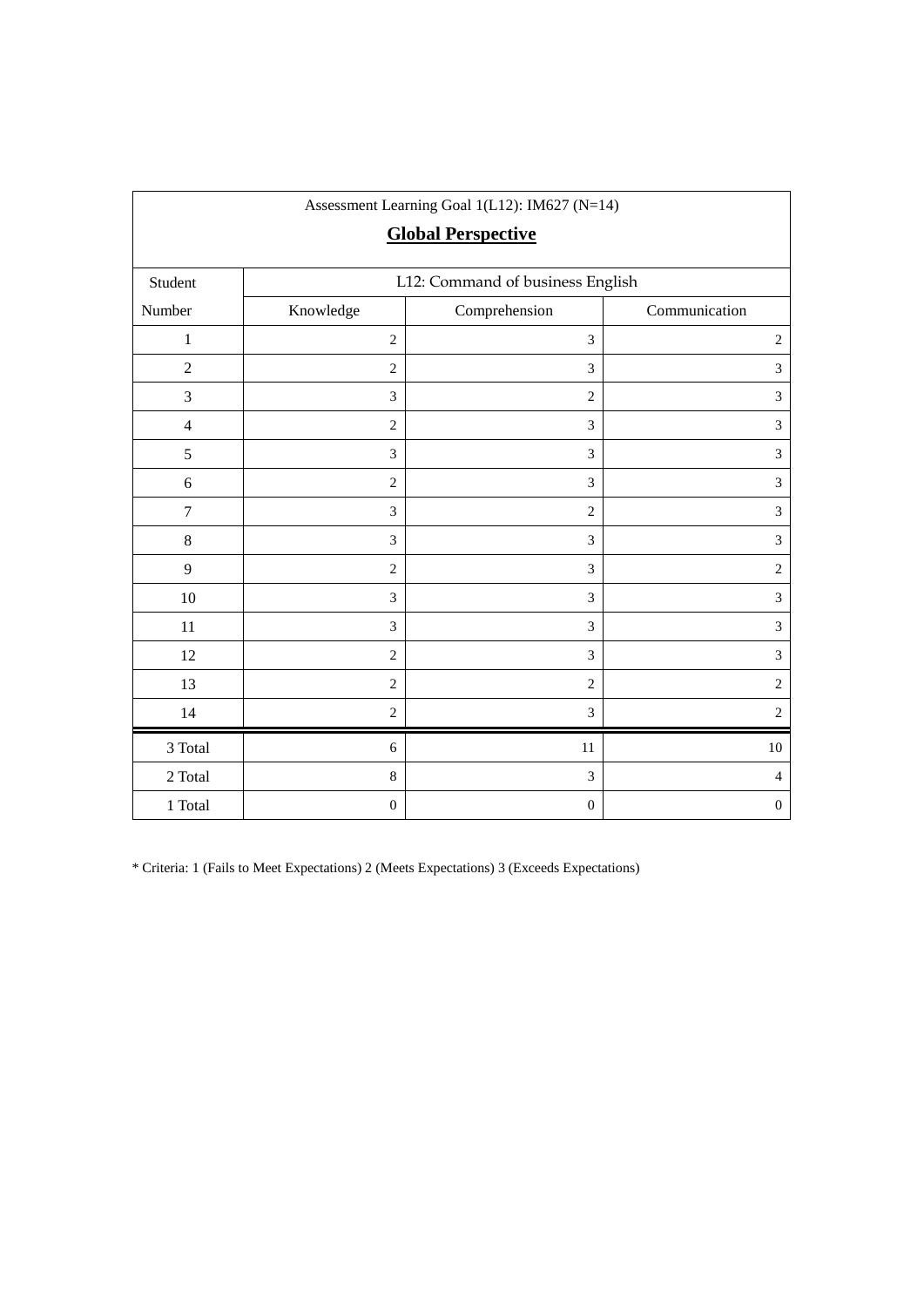|                   | Assessment Learning Goal 2(L21): IM627 (N=14) |                      |                              |                      |                             |                                              |                                   |  |  |
|-------------------|-----------------------------------------------|----------------------|------------------------------|----------------------|-----------------------------|----------------------------------------------|-----------------------------------|--|--|
|                   |                                               |                      |                              | <b>Communication</b> |                             |                                              |                                   |  |  |
|                   | <b>L21: Presentation Skill</b>                |                      |                              |                      |                             |                                              |                                   |  |  |
| Student<br>Number | Organization                                  | Quality of<br>slides | Voice<br>quality and<br>pace | Mannerisms           | Profession-<br>alism        | Use of<br>media/rapp<br>ort with<br>audience | Ability to<br>answer<br>questions |  |  |
| $\,1$             | $\overline{2}$                                | 3                    | $\overline{3}$               | $\overline{2}$       | 3                           | 3                                            | $\mathfrak{Z}$                    |  |  |
| $\sqrt{2}$        | 3                                             | 3                    | $\mathfrak{Z}$               | $\mathfrak{Z}$       | 3                           | 3                                            | 3                                 |  |  |
| $\mathfrak{Z}$    | 3                                             | 3                    | 3                            | $\overline{2}$       | 3                           | 3                                            | 3                                 |  |  |
| $\overline{4}$    | $\sqrt{2}$                                    | 3                    | $\overline{c}$               | $\overline{3}$       | $\mathfrak{Z}$              | 3                                            | $\overline{3}$                    |  |  |
| 5                 | $\overline{3}$                                | $\overline{2}$       | $\mathfrak{Z}$               | 3                    | $\mathfrak{Z}$              | 3                                            | $\overline{c}$                    |  |  |
| 6                 | $\sqrt{2}$                                    | 3                    | 3                            | $\overline{2}$       | 3                           | 3                                            | $\overline{2}$                    |  |  |
| $\boldsymbol{7}$  | $\mathfrak{Z}$                                | $\overline{c}$       | 3                            | $\overline{2}$       | $\ensuremath{\mathfrak{Z}}$ | 3                                            | $\mathfrak{Z}$                    |  |  |
| $\,8\,$           | $\mathfrak 3$                                 | 3                    | $\mathfrak{Z}$               | $\overline{2}$       | $\ensuremath{\mathfrak{Z}}$ | 3                                            | $\mathfrak{Z}$                    |  |  |
| $\overline{9}$    | $\overline{c}$                                | $\overline{3}$       | $\mathfrak{Z}$               | $\sqrt{2}$           | $\sqrt{2}$                  | 3                                            | $\overline{c}$                    |  |  |
| 10                | 3                                             | 3                    | 3                            | 3                    | $\overline{2}$              | 3                                            | $\mathfrak{Z}$                    |  |  |
| 11                | 3                                             | 3                    | 3                            | 3                    | 3                           | 3                                            | 3                                 |  |  |
| 12                | $\overline{c}$                                | 3                    | 3                            | $\overline{2}$       | $\mathfrak{Z}$              | 3                                            | $\sqrt{2}$                        |  |  |
| 13                | $\overline{c}$                                | 3                    | $\overline{2}$               | $\overline{3}$       | 3                           | $\overline{c}$                               | $\mathfrak{Z}$                    |  |  |
| 14                | 3                                             | $\overline{c}$       | $\overline{2}$               | $\overline{3}$       | 3                           | $\overline{c}$                               | 3                                 |  |  |
| 3                 | $\,8\,$                                       | 11                   | 11                           | $\boldsymbol{7}$     | 12                          | 12                                           | 10                                |  |  |
| Total             |                                               |                      |                              |                      |                             |                                              |                                   |  |  |
| $\overline{2}$    | $\sqrt{6}$                                    | 3                    | $\mathfrak{Z}$               | $\overline{7}$       | $\overline{c}$              | $\overline{c}$                               | $\overline{4}$                    |  |  |
| Total             |                                               |                      |                              |                      |                             |                                              |                                   |  |  |
| $\,1$<br>Total    | $\mathbf{0}$                                  | $\mathbf{0}$         | $\boldsymbol{0}$             | $\mathbf{0}$         | $\boldsymbol{0}$            | $\boldsymbol{0}$                             | $\boldsymbol{0}$                  |  |  |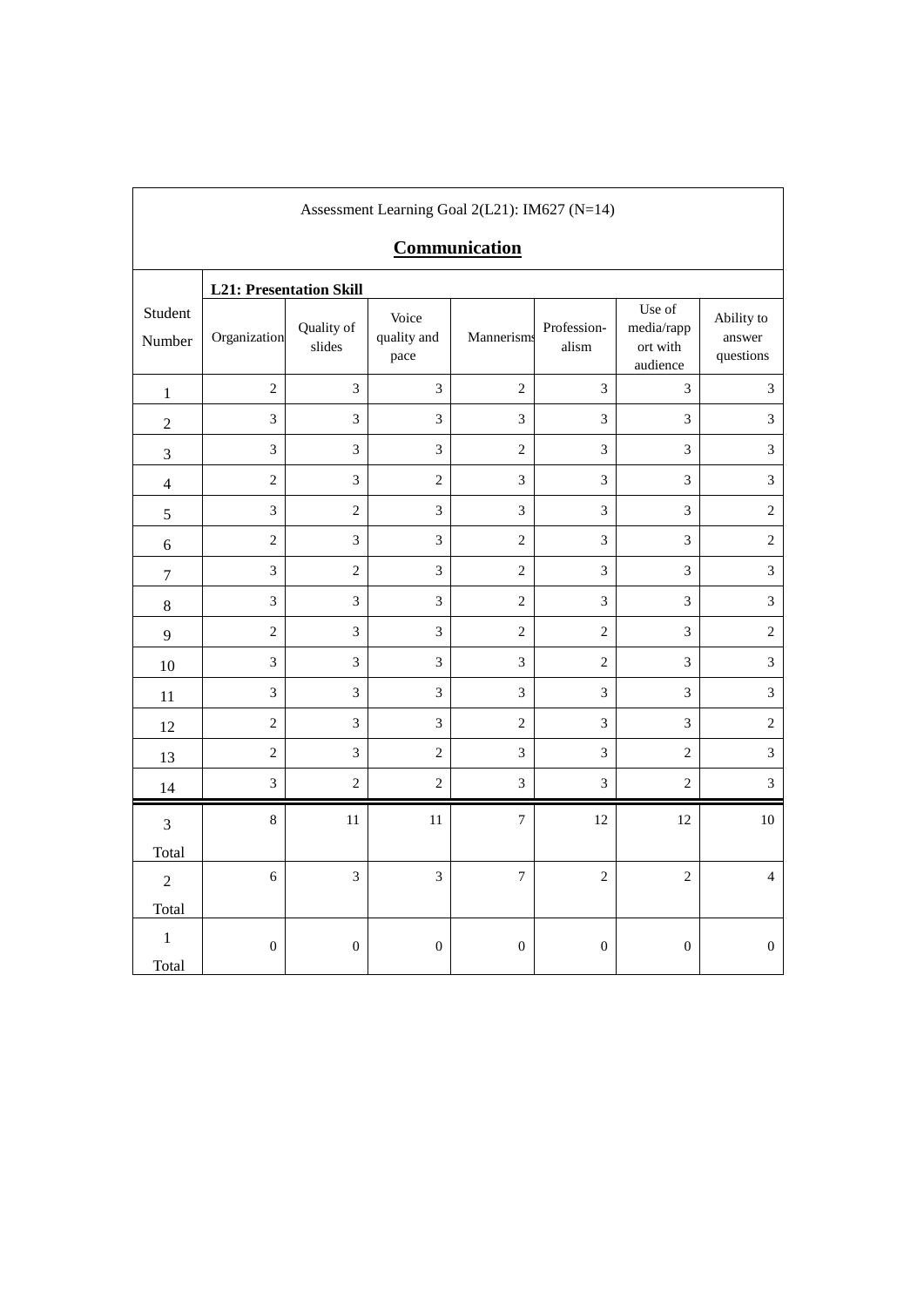\* Criteria: 1 (Fails to Meet Expectations) 2 (Meets Expectations) 3 (Exceeds Expectations)

|                | Assessment Learning Goal 2(L22): IM627 (N=14) |                                            |                                                  |                                       |                           |                           |                      |                                             |                      |
|----------------|-----------------------------------------------|--------------------------------------------|--------------------------------------------------|---------------------------------------|---------------------------|---------------------------|----------------------|---------------------------------------------|----------------------|
|                | Communication                                 |                                            |                                                  |                                       |                           |                           |                      |                                             |                      |
|                | L22: Writing Skill                            |                                            |                                                  |                                       |                           |                           |                      |                                             |                      |
|                | Student<br>Number                             | Clear<br>introduction<br>and<br>background | Discipline-<br>related<br>concepts<br>and issues | Internally<br>consistent<br>arguments | Logic and<br>organization | Consistent<br>conclusions | Style and<br>grammar | Effective<br>literature<br>search<br>skills | Documents<br>sources |
|                | $\mathbf{1}$                                  | $\overline{c}$                             | $\overline{c}$                                   | 3                                     | $\overline{c}$            | $\overline{c}$            | $\overline{c}$       | $\overline{c}$                              | $\boldsymbol{2}$     |
|                | $\overline{c}$                                | $\overline{2}$                             | 3                                                | $\overline{c}$                        | 3                         | 3                         | $\overline{2}$       | 3                                           | $\mathbf{2}$         |
|                | 3                                             | $\overline{2}$                             | 3                                                | $\overline{c}$                        | $\overline{2}$            | 3                         | 3                    | $\overline{c}$                              | 3                    |
|                | $\overline{4}$                                | $\overline{c}$                             | $\overline{c}$                                   | 3                                     | 3                         | $\overline{2}$            | 3                    | $\overline{2}$                              | 3                    |
|                | 5                                             | 3                                          | $\overline{c}$                                   | 3                                     | 3                         | $\overline{2}$            | $\overline{c}$       | 3                                           | 3                    |
|                | 6                                             | $\overline{c}$                             | 3                                                | $\overline{c}$                        | $\overline{c}$            | $\mathfrak{Z}$            | $\overline{c}$       | $\overline{c}$                              | $\mathbf{2}$         |
|                | $\boldsymbol{7}$                              | 3                                          | 3                                                | $\overline{c}$                        | 3                         | $\overline{2}$            | 3                    | 3                                           | 3                    |
|                | 8                                             | 3                                          | $\overline{c}$                                   | 3                                     | 3                         | 3                         | $\overline{c}$       | 3                                           | 3                    |
|                | 9                                             | $\overline{c}$                             | $\overline{c}$                                   | $\overline{c}$                        | 3                         | 3                         | $\overline{c}$       | $\overline{c}$                              | $\overline{2}$       |
|                | 10                                            | 3                                          | $\overline{2}$                                   | 3                                     | 3                         | $\overline{2}$            | 3                    | 3                                           | 3                    |
|                | 11                                            | 3                                          | 3                                                | 3                                     | $\overline{2}$            | 3                         | 3                    | 3                                           | 3                    |
|                | 12                                            | $\overline{c}$                             | 3                                                | $\overline{c}$                        | 3                         | 3                         | $\overline{2}$       | 3                                           | $\overline{c}$       |
|                | 13                                            | $\overline{c}$                             | $\overline{2}$                                   | 3                                     | $\overline{2}$            | $\overline{2}$            | 3                    | $\overline{2}$                              | $\overline{2}$       |
|                | 14                                            | $\overline{c}$                             | 3                                                | $\overline{c}$                        | 3                         | 3                         | $\overline{c}$       | 3                                           | $\mathbf{2}$         |
| 3              | Total                                         | 5                                          | $\tau$                                           | $\overline{7}$                        | 9                         | 8                         | 6                    | 8                                           | $\tau$               |
| $\overline{2}$ | Total                                         | 9                                          | 7                                                | $\overline{7}$                        | 5                         | 6                         | $\,8\,$              | 6                                           | $\tau$               |
| 1              | Total                                         | $\boldsymbol{0}$                           | 0                                                | $\boldsymbol{0}$                      | $\mathbf{0}$              | $\mathbf{0}$              | $\mathbf{0}$         | $\boldsymbol{0}$                            | $\boldsymbol{0}$     |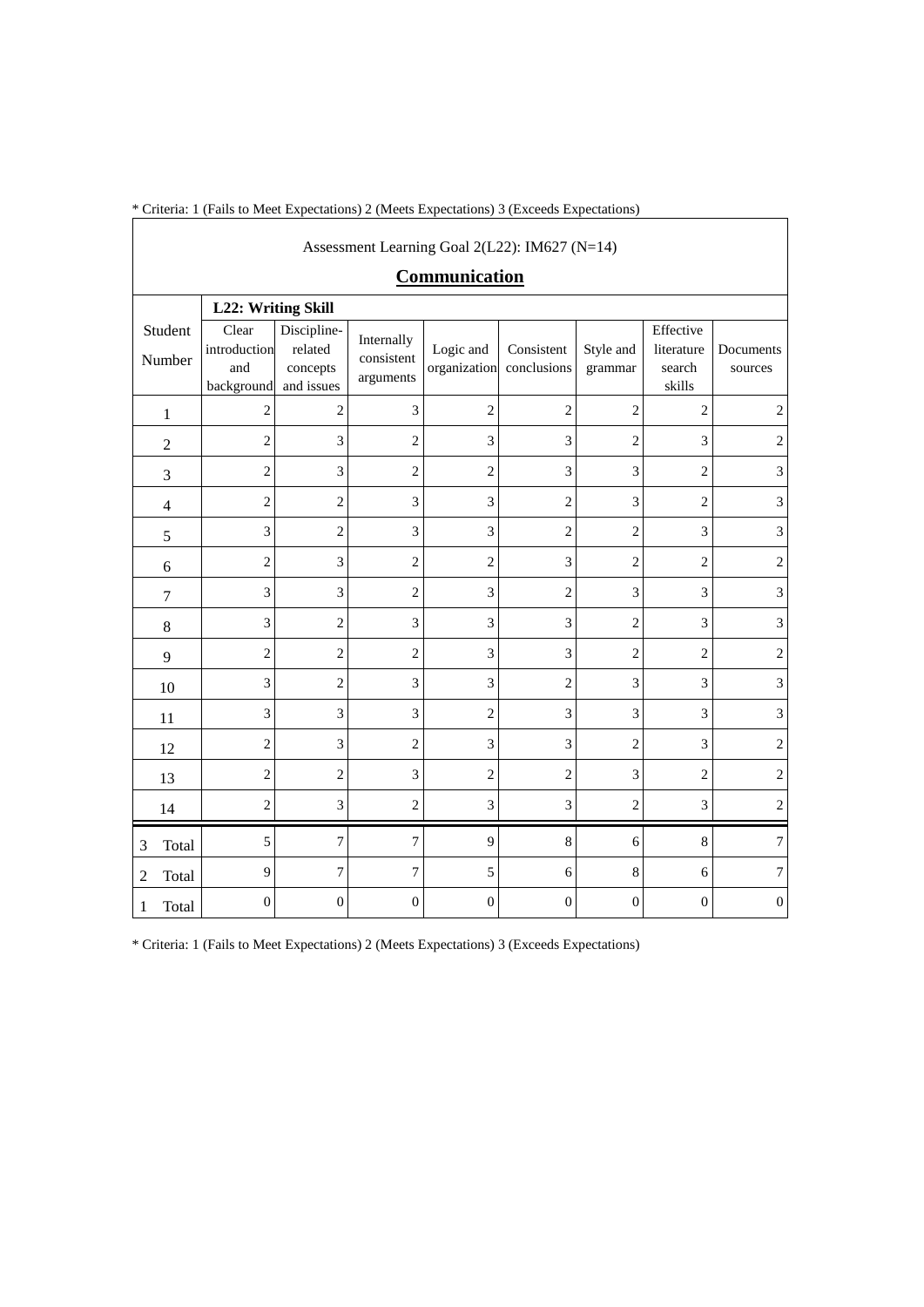| Assessment Learning Goal 2(L23): IM694 (N=21, 5 Teams) |                   |                         |                                                                  |                         |                         |  |
|--------------------------------------------------------|-------------------|-------------------------|------------------------------------------------------------------|-------------------------|-------------------------|--|
| Communication                                          |                   |                         |                                                                  |                         |                         |  |
|                                                        | L23: Teamwork     |                         |                                                                  |                         |                         |  |
| Team<br>Number                                         | Student<br>Number | Commitment              | <b>Balance between</b><br>task and<br>interpersonal<br>relations | Contributions           | Stays on track          |  |
|                                                        | $\mathbf{1}$      | $\sqrt{2}$              | $\mathfrak{Z}$                                                   | $\mathfrak{Z}$          | $\sqrt{2}$              |  |
|                                                        | $\boldsymbol{2}$  | $\sqrt{2}$              | $\overline{c}$                                                   | $\overline{2}$          | $\sqrt{2}$              |  |
| $\,1\,$                                                | $\mathfrak{Z}$    | $\overline{c}$          | $\overline{c}$                                                   | 3                       | $\sqrt{2}$              |  |
|                                                        | $\overline{4}$    | $\sqrt{2}$              | $\overline{c}$                                                   | $\overline{c}$          | $\sqrt{2}$              |  |
|                                                        | $\sqrt{5}$        | $\mathfrak{Z}$          | $\ensuremath{\mathfrak{Z}}$                                      | $\sqrt{2}$              | $\overline{c}$          |  |
|                                                        | $\boldsymbol{6}$  | $\sqrt{2}$              | $\sqrt{2}$                                                       | $\sqrt{2}$              | $\sqrt{2}$              |  |
|                                                        | $\boldsymbol{7}$  | $\mathfrak 3$           | $\sqrt{2}$                                                       | $\mathfrak{Z}$          | $\overline{c}$          |  |
| $\overline{2}$                                         | $\,8\,$           | $\overline{c}$          | $\overline{c}$                                                   | $\overline{c}$          | $\overline{c}$          |  |
|                                                        | $\overline{9}$    | $\overline{c}$          | $\overline{c}$                                                   | $\overline{2}$          | $\sqrt{2}$              |  |
|                                                        | 10                | $\sqrt{2}$              | $\sqrt{3}$                                                       | $\overline{c}$          | $\sqrt{2}$              |  |
|                                                        | 11                | $\sqrt{2}$              | $\sqrt{2}$                                                       | $\sqrt{2}$              | $\sqrt{2}$              |  |
| $\ensuremath{\mathfrak{Z}}$                            | 12                | $\mathfrak{Z}$          | $\overline{c}$                                                   | $\mathfrak{Z}$          | $\sqrt{2}$              |  |
|                                                        | 13                | $\mathfrak{Z}$          | $\overline{c}$                                                   | $\sqrt{2}$              | $\sqrt{2}$              |  |
|                                                        | 14                | $\mathfrak{Z}$          | $\overline{c}$                                                   | $\overline{c}$          | $\sqrt{2}$              |  |
|                                                        | 15                | $\mathbf{1}$            | $\overline{c}$                                                   | $\overline{2}$          | $\sqrt{2}$              |  |
| $\overline{4}$                                         | 16                | $\sqrt{2}$              | $\overline{c}$                                                   | $\overline{c}$          | $\sqrt{2}$              |  |
|                                                        | 17                | $\mathfrak{Z}$          | $\overline{c}$                                                   | 3                       | $\sqrt{2}$              |  |
|                                                        | 18                | $\sqrt{2}$              | $\overline{c}$                                                   | $\sqrt{2}$              | $\sqrt{2}$              |  |
| $\sqrt{5}$                                             | 19                | $\overline{\mathbf{c}}$ | $\overline{\mathbf{c}}$                                          | $\overline{\mathbf{c}}$ | $\overline{\mathbf{c}}$ |  |
|                                                        | $20\,$            | $\overline{c}$          | $\overline{c}$                                                   | $\mathfrak{Z}$          | $\overline{c}$          |  |
|                                                        | 21                | $\overline{c}$          | $\overline{c}$                                                   | $\sqrt{2}$              | $\overline{c}$          |  |
| 3                                                      | Total             | $\sqrt{6}$              | $\sqrt{3}$                                                       | $\sqrt{6}$              | $\boldsymbol{0}$        |  |
| $\mathfrak{2}$                                         | Total             | 14                      | $18\,$                                                           | 15                      | $21\,$                  |  |
| $\mathbf{1}$<br>Total                                  |                   | $\,1\,$                 | $\boldsymbol{0}$                                                 | $\boldsymbol{0}$        | $\boldsymbol{0}$        |  |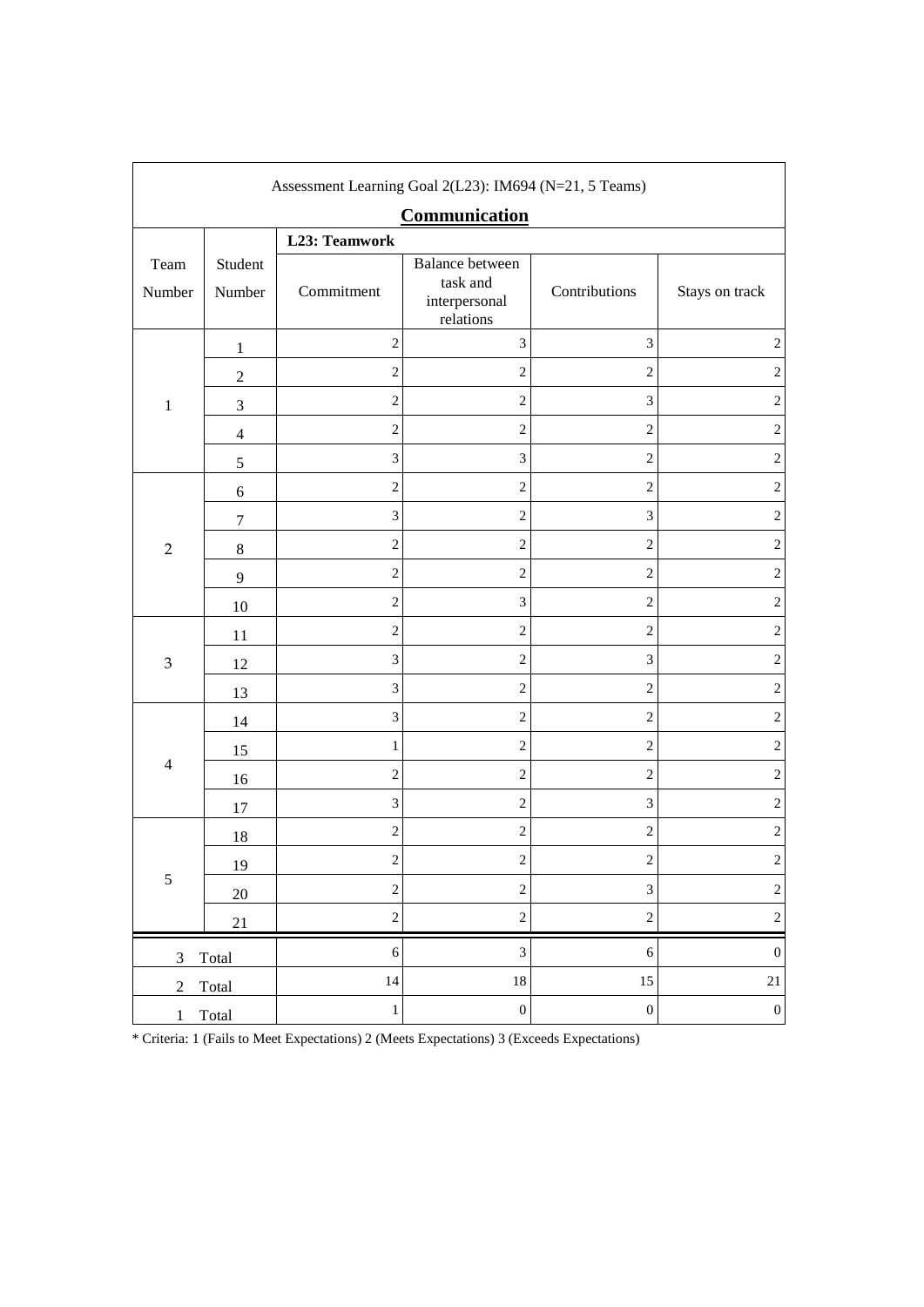| Assessment Learning Goal $3(L31)$ : IM627 (N=14)              |                                                    |                                                                                  |                                         |                                                  |                |                                   |                             |
|---------------------------------------------------------------|----------------------------------------------------|----------------------------------------------------------------------------------|-----------------------------------------|--------------------------------------------------|----------------|-----------------------------------|-----------------------------|
| <b>Strategic Thinking &amp; Cross-disciplinary Competency</b> |                                                    |                                                                                  |                                         |                                                  |                |                                   |                             |
|                                                               |                                                    | L31: Using appropriate analytical techniques to solve business problems and will |                                         |                                                  |                |                                   |                             |
| Student                                                       | demonstrate the ability of sound business judgment |                                                                                  |                                         |                                                  |                |                                   |                             |
| Number                                                        | Factual<br>knowledge                               | Application of<br>strategic<br>analytical<br><b>Tools</b>                        | Application of<br>financial<br>analysis | Identification<br>of case<br>problems/issu<br>es | alternatives   | Generation of Recommendat<br>ions | <b>Business</b><br>judgment |
| 1                                                             | 3                                                  | $\overline{2}$                                                                   | 3                                       | $\overline{2}$                                   | 3              | 3                                 | 3                           |
| $\mathbf{2}$                                                  | 3                                                  | 3                                                                                | 3                                       | 3                                                | $\overline{2}$ | 3                                 | 3                           |
| 3                                                             | 3                                                  | $\overline{c}$                                                                   | 3                                       | 3                                                | $\mathbf{2}$   | 3                                 | $\mathfrak{Z}$              |
| $\overline{4}$                                                | $\overline{2}$                                     | 3                                                                                | 3                                       | $\overline{2}$                                   | $\overline{2}$ | 3                                 | 3                           |
| 5                                                             | 3                                                  | 3                                                                                | $\overline{c}$                          | 2                                                | 3              | $\overline{c}$                    | 2                           |
| 6                                                             | $\overline{c}$                                     | 3                                                                                | $\overline{c}$                          | 3                                                | 3              | $\overline{c}$                    | $\ensuremath{\mathfrak{Z}}$ |
| 7                                                             | $\overline{c}$                                     | 3                                                                                | 3                                       | $\overline{2}$                                   | 3              | 3                                 | $\mathbf{2}$                |
| $\,8\,$                                                       | 3                                                  | 3                                                                                | 3                                       | 3                                                | $\overline{2}$ | 3                                 | $\mathbf{2}$                |
| 9                                                             | $\overline{c}$                                     | 3                                                                                | 3                                       | $\overline{c}$                                   | 3              | $\overline{2}$                    | 3                           |
| 10                                                            | 3                                                  | 3                                                                                | 3                                       | $\overline{2}$                                   | 3              | 3                                 | 3                           |
| 11                                                            | 3                                                  | 3                                                                                | 3                                       | 3                                                | 3              | 3                                 | 3                           |
| 12                                                            | 3                                                  | $\overline{c}$                                                                   | 3                                       | 3                                                | $\overline{c}$ | $\overline{c}$                    | 3                           |
| 13                                                            | $\overline{c}$                                     | $\overline{2}$                                                                   | 3                                       | $\overline{2}$                                   | 3              | $\overline{2}$                    | 3                           |
| 14                                                            | 3                                                  | $\overline{2}$                                                                   | $\overline{2}$                          | 3                                                | 3              | $\overline{2}$                    | $\overline{2}$              |
| 3 Total                                                       | 9                                                  | 9                                                                                | 11                                      | 7                                                | 9              | 8                                 | 10                          |
| 2 Total                                                       | 5                                                  | 5                                                                                | 3                                       | 7                                                | 5              | 6                                 | $\overline{4}$              |
| 1 Total                                                       | $\mathbf{0}$                                       | $\overline{0}$                                                                   | $\overline{0}$                          | $\theta$                                         | $\mathbf{0}$   | $\mathbf{0}$                      | $\boldsymbol{0}$            |

Assessment Learning Goal 3(L31): IM627 (N=14)

 $\overline{\phantom{a}}$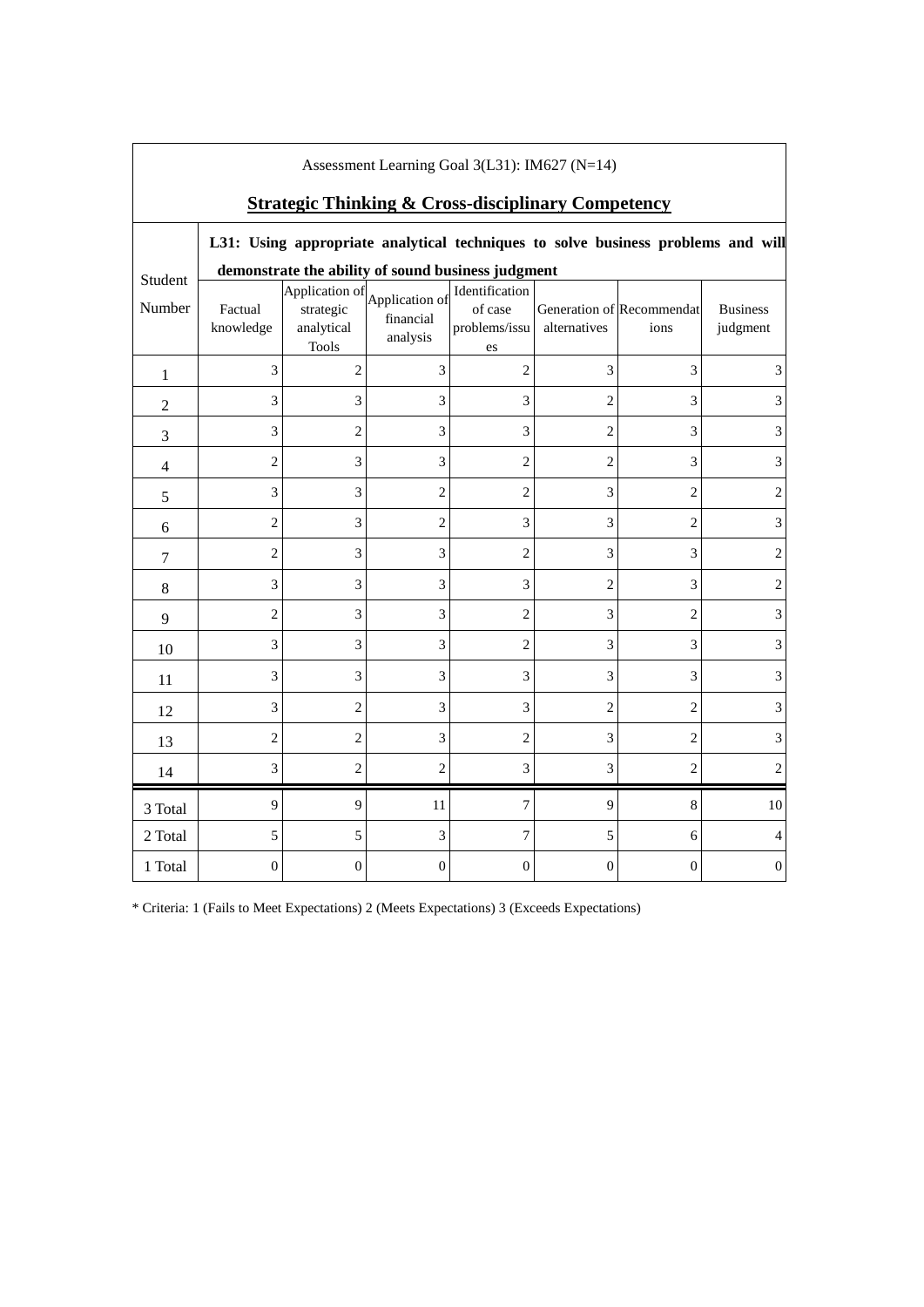| Assessment Learning Goal $3(L32)$ : IM694 (N=21) |                                                                                                               |                         |                             |                             |                         |                       |
|--------------------------------------------------|---------------------------------------------------------------------------------------------------------------|-------------------------|-----------------------------|-----------------------------|-------------------------|-----------------------|
| Student                                          | <b>Strategic Thinking &amp; Cross-disciplinary Competency</b><br>L32: Synthesizing different discipline areas |                         |                             |                             |                         |                       |
| Number                                           | Consideration                                                                                                 | Management<br>principle | Discipline<br>knowledge     | Intellectual<br>sensitivity | Horizontal<br>synthesis | Vertical<br>synthesis |
| 1                                                | $\overline{2}$                                                                                                | $\overline{2}$          | 2                           | $\overline{c}$              | $\overline{2}$          | 2                     |
| $\mathfrak{2}$                                   | $\mathfrak{2}$                                                                                                | 3                       | $\mathbf{2}$                | $\overline{c}$              | $\overline{2}$          | $\overline{2}$        |
| 3                                                | 3                                                                                                             | $\overline{c}$          | $\overline{c}$              | 3                           | $\overline{c}$          | 2                     |
| $\overline{4}$                                   | $\mathfrak{2}$                                                                                                | $\overline{c}$          | $\overline{2}$              | $\overline{c}$              | $\mathbf{2}$            | $\overline{2}$        |
| $\sqrt{5}$                                       | $\overline{c}$                                                                                                | $\overline{c}$          | $\ensuremath{\mathfrak{Z}}$ | $\overline{c}$              | $\mathbf{2}$            | $\overline{2}$        |
| 6                                                | $\overline{c}$                                                                                                | $\overline{2}$          | 1                           | $\overline{2}$              | $\mathfrak{2}$          | $\mathbf{2}$          |
| $\tau$                                           | $\overline{c}$                                                                                                | $\overline{c}$          | $\ensuremath{\mathfrak{Z}}$ | 3                           | 3                       | $\overline{2}$        |
| 8                                                | $\overline{c}$                                                                                                | $\overline{c}$          | $\overline{c}$              | $\overline{c}$              | $\overline{c}$          | $\overline{c}$        |
| 9                                                | $\sqrt{2}$                                                                                                    | $\overline{c}$          | $\sqrt{2}$                  | 3                           | $\sqrt{2}$              | $\sqrt{2}$            |
| 10                                               | 3                                                                                                             | $\overline{c}$          | $\overline{2}$              | $\overline{c}$              | $\mathfrak{2}$          | $\overline{2}$        |
| 11                                               | $\overline{2}$                                                                                                | $\overline{c}$          | $\sqrt{2}$                  | 2                           | $\mathfrak{2}$          | $\overline{c}$        |
| 12                                               | 3                                                                                                             | 3                       | $\overline{c}$              | 3                           | $\sqrt{2}$              | 3                     |
| 13                                               | $\overline{2}$                                                                                                | 3                       | 3                           | $\overline{c}$              | 3                       | $\overline{2}$        |
| 14                                               | $\overline{c}$                                                                                                | $\overline{c}$          | $\overline{c}$              | $\overline{c}$              | $\mathbf{2}$            | $\overline{2}$        |
| 15                                               | 1                                                                                                             | $\overline{c}$          | $\overline{2}$              | $\mathbf{1}$                | $\mathfrak{2}$          | $\overline{2}$        |
| 16                                               | 2                                                                                                             | $\overline{c}$          | $\ensuremath{\mathfrak{Z}}$ | $\overline{c}$              | $\sqrt{2}$              | $\overline{c}$        |
| 17                                               | $\overline{c}$                                                                                                | $\overline{c}$          | $\overline{c}$              | $\overline{c}$              | 3                       | 3                     |
| 18                                               | $\overline{2}$                                                                                                | $\overline{c}$          | 1                           | $\overline{c}$              | $\mathfrak{2}$          | $\overline{2}$        |
| 19                                               | 2                                                                                                             | $\overline{c}$          | $\overline{2}$              | $\overline{2}$              | $\mathfrak{2}$          | $\overline{c}$        |
| $20\,$                                           | 2                                                                                                             | 2                       | $\overline{c}$              | 3                           | 2                       | $\overline{c}$        |
| 21                                               | $\sqrt{2}$                                                                                                    | $\overline{c}$          | $\sqrt{2}$                  | $\sqrt{2}$                  | $\sqrt{2}$              | $\sqrt{2}$            |
| 3 Total                                          | $\ensuremath{\mathfrak{Z}}$                                                                                   | 3                       | $\overline{4}$              | $\sqrt{5}$                  | 3                       | $\sqrt{2}$            |
| 2 Total                                          | 17                                                                                                            | $18\,$                  | 15                          | 15                          | $18\,$                  | 19                    |
| 1 Total                                          | $\mathbf{1}$                                                                                                  | $\boldsymbol{0}$        | $\sqrt{2}$                  | $\,1$                       | $\boldsymbol{0}$        | $\boldsymbol{0}$      |

Assessment Learning Goal 3(L32): IM694 (N=21)

٦

 $\overline{\phantom{a}}$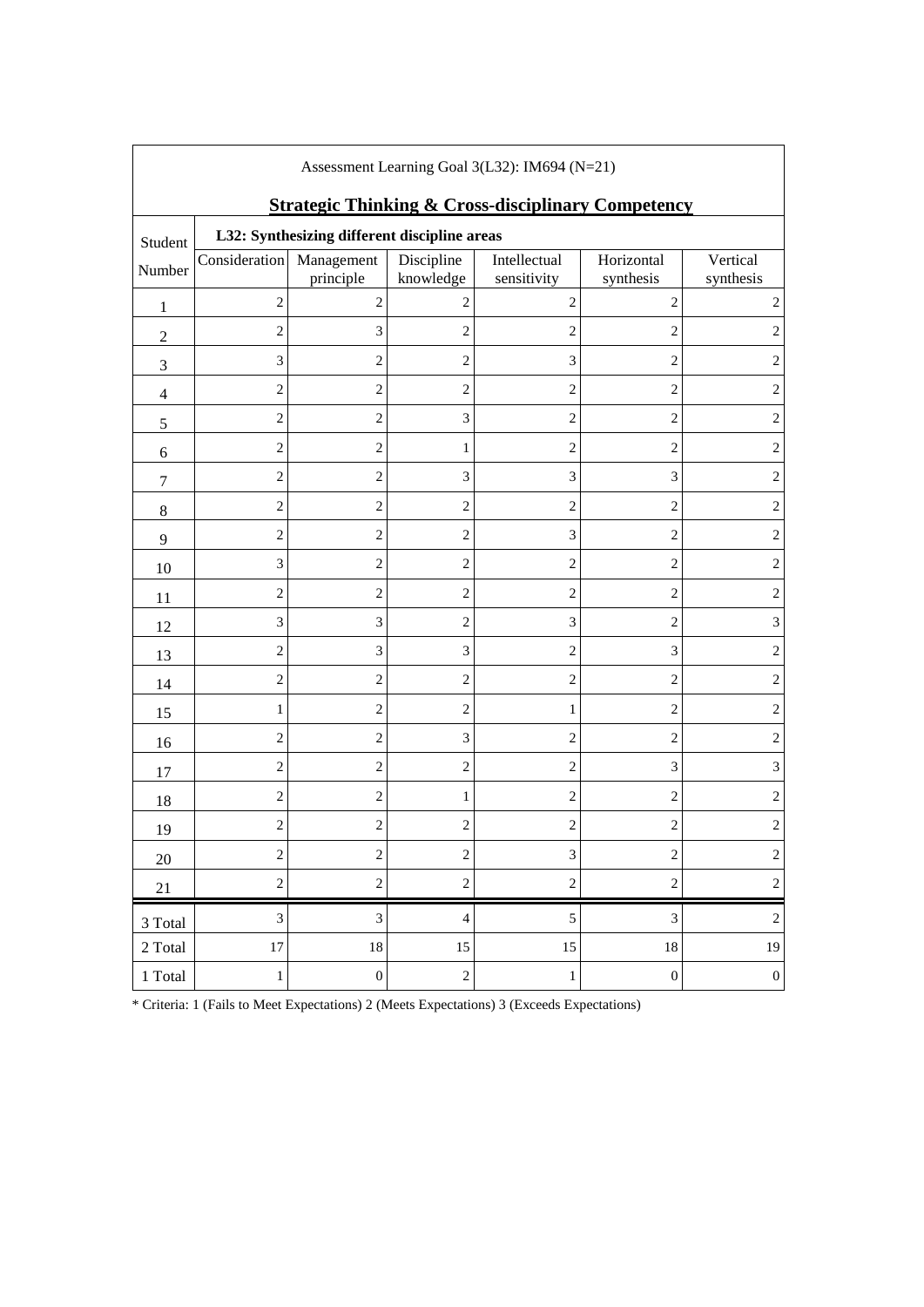| Assessment Learning Goal 4(L41): IM694 (N=21)                                                |                                                     |                                                      |  |  |  |  |
|----------------------------------------------------------------------------------------------|-----------------------------------------------------|------------------------------------------------------|--|--|--|--|
| Domain expertise in IT and Media Industry                                                    |                                                     |                                                      |  |  |  |  |
| L41: Building IT, Media, and Business Analytics specific knowledge and understand<br>Student |                                                     |                                                      |  |  |  |  |
| Number                                                                                       | the key issues<br>Build industry specific knowledge | Understand the key issues of business<br>environment |  |  |  |  |
| 1                                                                                            | $\mathbf{2}$                                        | $\sqrt{2}$                                           |  |  |  |  |
| $\mathbf{2}$                                                                                 | $\mathbf{2}$                                        | $\mathbf{2}$                                         |  |  |  |  |
| 3                                                                                            | 3                                                   | $\overline{c}$                                       |  |  |  |  |
| $\overline{4}$                                                                               | $\mathbf{2}$                                        | $\mathfrak{2}$                                       |  |  |  |  |
| 5                                                                                            | $\mathfrak{Z}$                                      | $\overline{c}$                                       |  |  |  |  |
| 6                                                                                            | $\sqrt{2}$                                          | 2                                                    |  |  |  |  |
| $\tau$                                                                                       | $\mathbf{2}$                                        | $\overline{c}$                                       |  |  |  |  |
| 8                                                                                            | $\sqrt{2}$                                          | $\overline{c}$                                       |  |  |  |  |
| 9                                                                                            | $\sqrt{2}$                                          | $\sqrt{2}$                                           |  |  |  |  |
| 10                                                                                           | $\mathbf{2}$                                        | $\mathfrak{2}$                                       |  |  |  |  |
| 11                                                                                           | $\overline{c}$                                      | $\overline{c}$                                       |  |  |  |  |
| 12                                                                                           | $\ensuremath{\mathfrak{Z}}$                         | $\mathfrak{Z}$                                       |  |  |  |  |
| 13                                                                                           | $\mathfrak{Z}$                                      | $\overline{c}$                                       |  |  |  |  |
| 14                                                                                           | $\overline{c}$                                      | $\boldsymbol{2}$                                     |  |  |  |  |
| 15                                                                                           | $\mathbf{1}$                                        | $\sqrt{2}$                                           |  |  |  |  |
| 16                                                                                           | $\,2$                                               | $\overline{c}$                                       |  |  |  |  |
| 17                                                                                           | $\overline{c}$                                      | $\ensuremath{\mathfrak{Z}}$                          |  |  |  |  |
| 18                                                                                           | $\sqrt{2}$                                          | $\mathbf{1}$                                         |  |  |  |  |
| 19                                                                                           | $\overline{2}$                                      | $\overline{2}$                                       |  |  |  |  |
| 20                                                                                           | $\sqrt{2}$                                          | $\sqrt{2}$                                           |  |  |  |  |
| 21                                                                                           | $\sqrt{2}$                                          | $\sqrt{2}$                                           |  |  |  |  |
| 3 Total                                                                                      | $\overline{4}$                                      | $\sqrt{2}$                                           |  |  |  |  |
| 2 Total                                                                                      | 16                                                  | $18\,$                                               |  |  |  |  |
| $1\ \mathrm{Total}$                                                                          | $\,1$                                               | $\mathbf{1}$                                         |  |  |  |  |

 $\overline{\phantom{a}}$